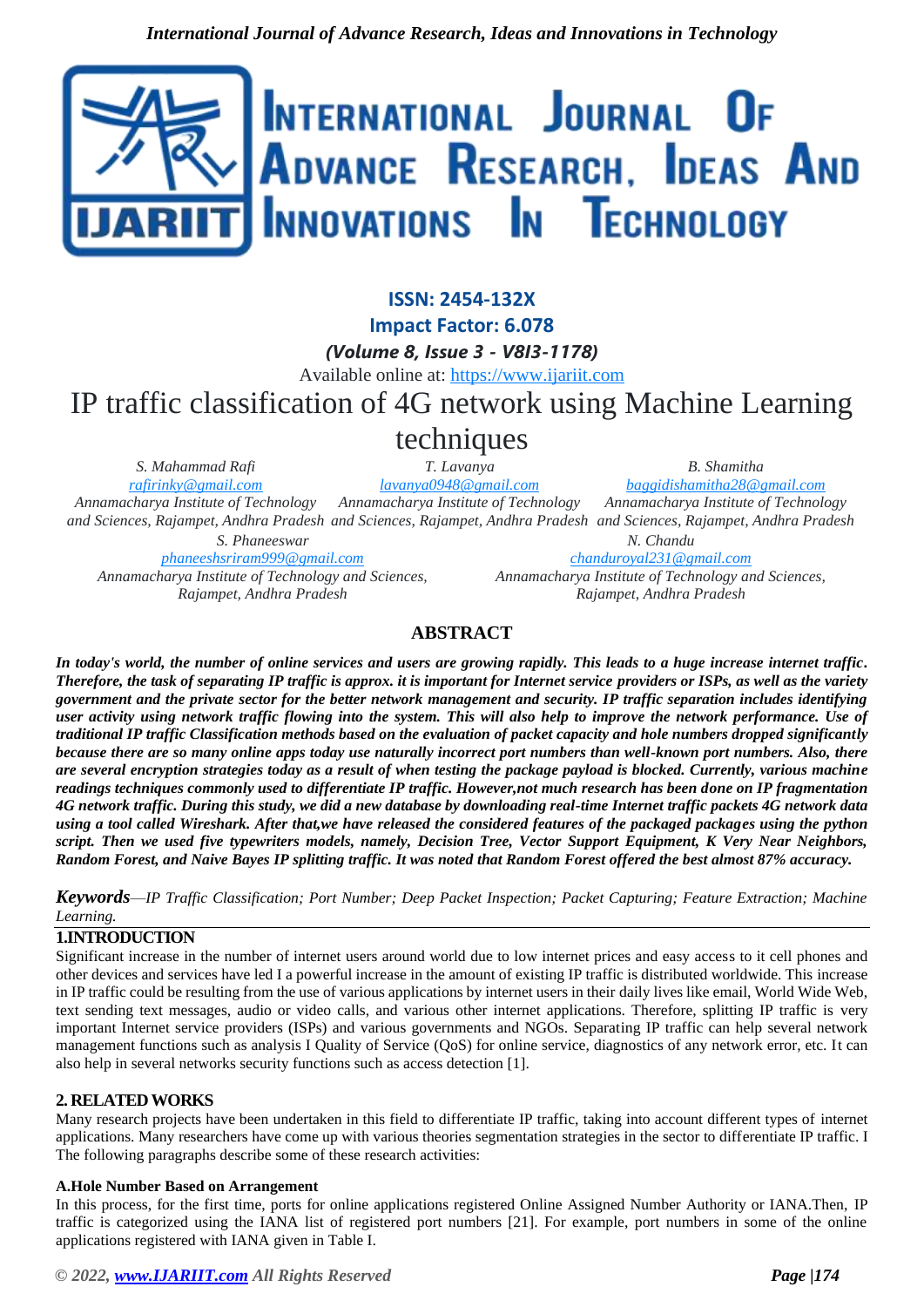# *International Journal of Advance Research, Ideas and Innovations in Technology*

| Application | Port Number |
|-------------|-------------|
| <b>FTP</b>  | 21          |
| Telnet      | 23          |
| <b>SMTP</b> | 25          |
| <b>DNS</b>  | 53          |
| <b>HTTP</b> | 80          |
| <b>IRC</b>  | 194         |

**Table1: Iana assigned port numbers for some internet applications**

As discussed in Section I, this approach does not work because there are so many online apps (e.g.P2P applications) that use the correct port numbers naturally dynamic than known hole numbers.

#### **B. Payment-Based Planning**

This method is also known as Deep Packet Inspection (DPI) method. This way, the Internet traffic packet the content of the payment is analyzed, as well as the direct signature of known applications are searched.

#### **C. Mechanized Learning Based Planning**

As discussed in Section I, this process is based on to train a machine learning model using a variety of calculations Independent package loading features and using this trained model to distinguish IP traffic. Great benefit that this method provides that packet port test the number or volume of the package is not required. So far, several machine learning techniques are often used for profit IP traffic separation function.

## **3. PROPOSED APPROACH AND EXPERIMENTAL DESIGN**

Steps to follow the implementation of our research function is shown in Fig. 1. All these steps and operations the steps used are discussed in the following paragraphs.



#### Internet Application

A. Internet Traffic Data Collection

For the purpose of our research work, we have created a new one data by capturing 4G real-time internet traffic data the network uses a popular package scanning tool called Wireshark. The source holes and destination must be IPv6 to determine if the received network is 4G.

#### B. Feature Domain

After the packages are captured in PCAP file format using the Wireshark, the packages are separated by themselves flow respectively. Flow is a series of a one app that can be seen with the packages it has local IP address and the same source and ports as well protocols. Flow is both natural and forward the direction is indicated by the first packet in the flow. This was made in group packs of the same type to flowfeatures can be extracted that can be used for training model.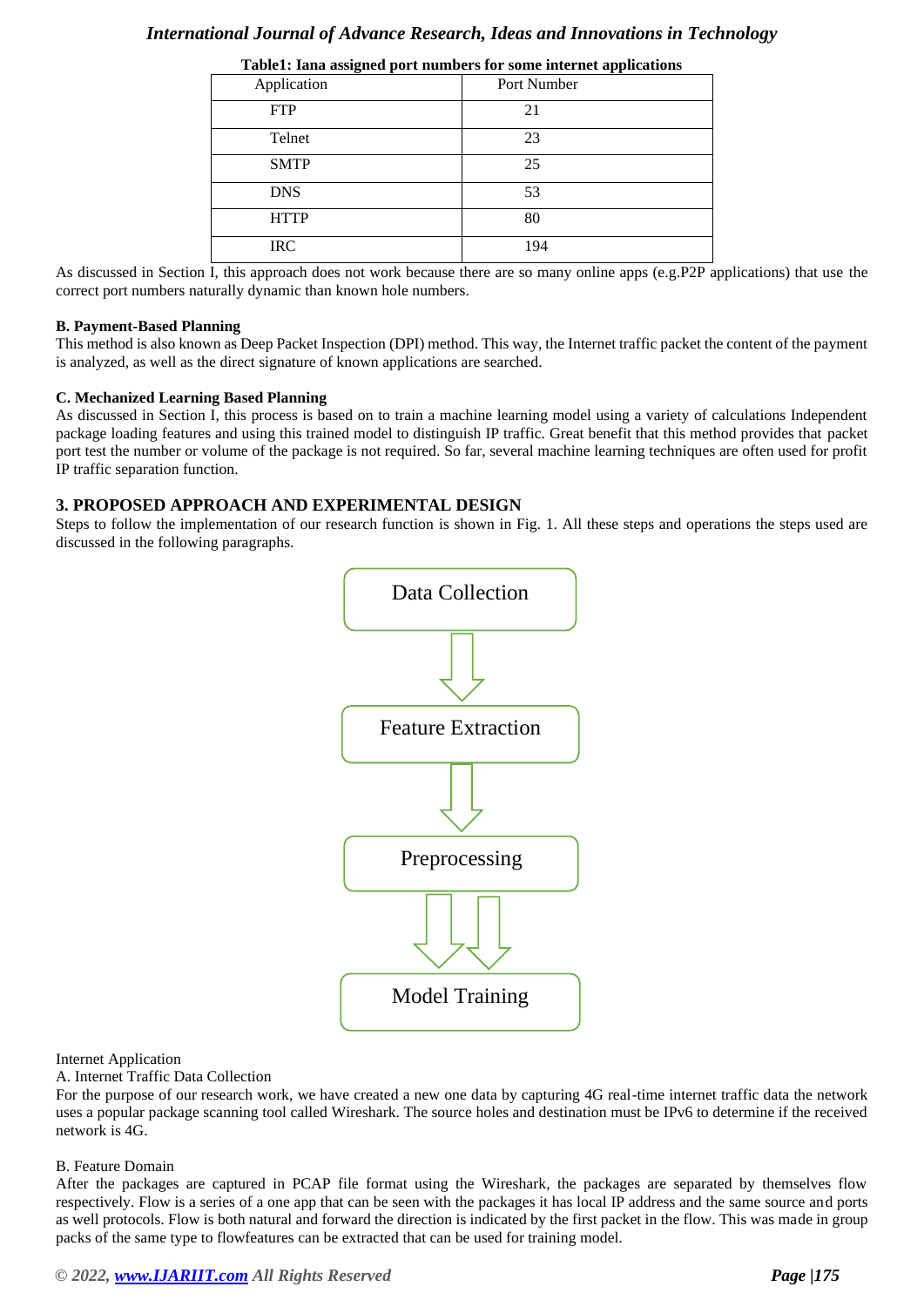# *International Journal of Advance Research, Ideas and Innovations in Technology*

#### C. Data Preprocessing

After extracting the flow elements from the PCAP file,static features such as Source and IP address of the destination as well ports were removed before model training. It flows again containing only one package is excluded as similar features arrival time requires at least 2 packs for a certain flow by their calculation. Thus, the features were calculated in 1899it flows. After this, the database is measured using the Standard Scale making the data uniform so that no element can control it other features while separating packets. Train inspection a 3: 1 separation ratio was performed for model training and testing.

### D. Model Training

The previously discussed information was then used to train various ones machine learning algorithms are available in the scikitlear library. The models used for the purposes of this study are Support Vector Equipment, Decision Tree, K Nearby Neighbors, Random Forest and algorithms of Naive Bayes. I trained models were now used to separate the packages themselves appropriate labels to identify user activity.

### E. Performance Measures

Tests of various models were performed at the following steps: Accuracy, Accuracy, Remember, F1-Score and Training Time. A brief description of this functionalitysteps are given below.

1) Accuracy: Accuracy tells us how big we are the prediction is correct.

TrueNegatives + TruePositive  $Accuracy = \frac{TruePositive}{TruePositive + FalsePositive + TruePositiveitive + FalseNegative}$ 

2) Accuracy: The sum of good predictions on top of the predicted values available ingood category. It gives us a measure of how good it is the divider is.

$$
Precision = \frac{True Positive}{True Positive + False Positive}
$$

3) Remember: It gives us a measure of perfection a divides into categories. It is listed as follows:

4) F1-score: Provided in the following formula:

$$
F1 Score = \frac{2 \times (Precision \times Recall)}{Precision + Recall}
$$

It basically gives us a balance between accuracy and accuracy remember. 5) Training Time: It is the required time for training algorithm.

# **4.RESULTS AND OSERVATIONS**

Accuracy and training time for all algorithms shown in Table IV and illustrated with diagram 2 once Fig. 3 in a row.



### **Fig:Accuracy of all algorithms Fig2:Trainng time of all algorithms**

| Algorithm            | Accuracy $(\% )$ | Training Time(s) |
|----------------------|------------------|------------------|
| Naïve Bayes          |                  | Ი ᲘᲘ99           |
| <b>Random Forest</b> |                  | 0.17424          |
| Decision Tree        |                  |                  |

# *© 2022[, www.IJARIIT.com](file:///C:/omak/Downloads/www.IJARIIT.com) All Rights Reserved Page |176*